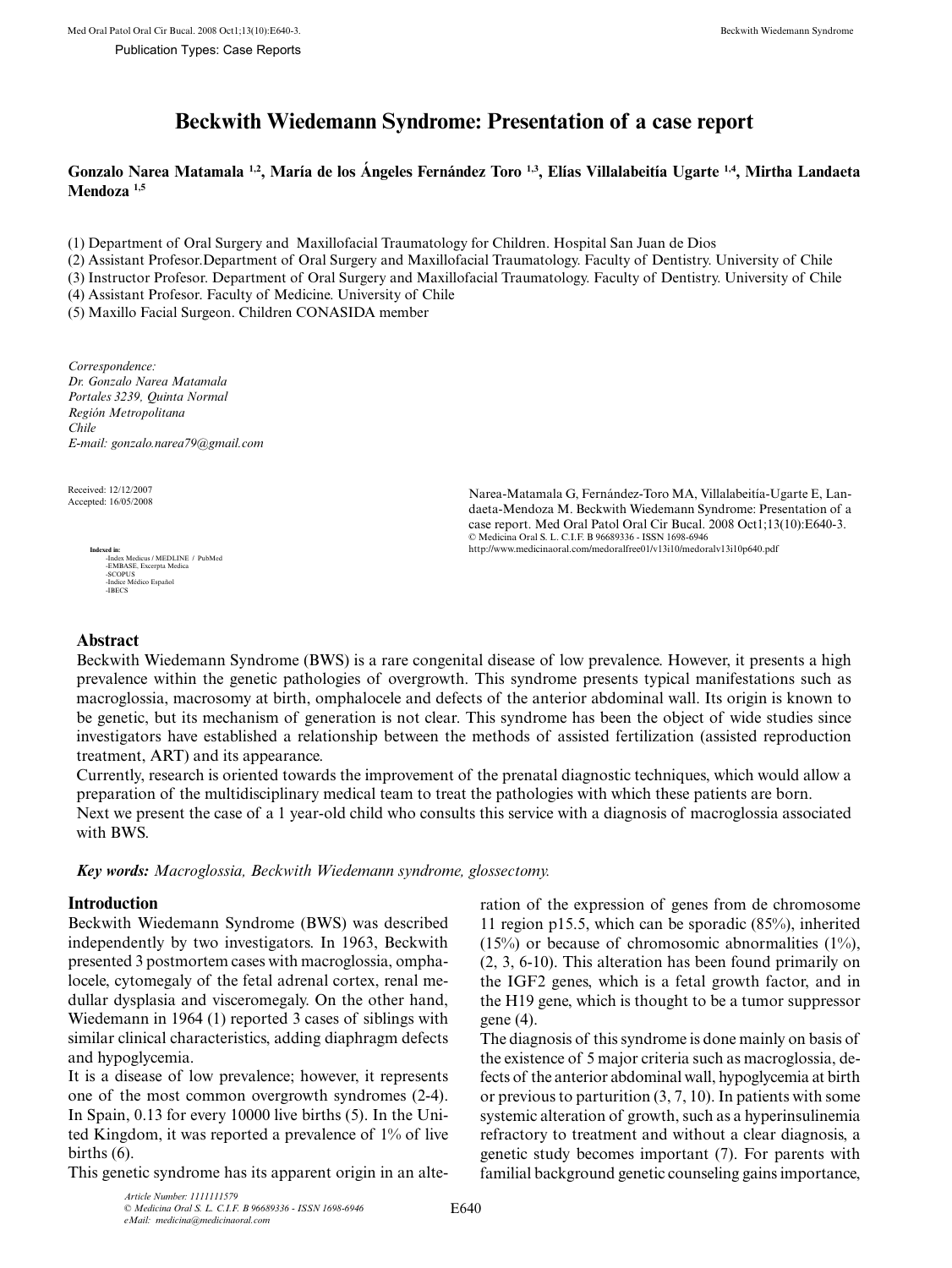whereas it would establish opportune norms of treatment and limit the consequences that a hypoglycemia could provoque at birth, fundamentally the development of neurologic damage (2).

Clinically, it presents in diverse forms, its most common features being macroglossia (97-100%) which can be asymmetric, defects of the abdominal wall (77-80%), hypoglycemia  $(63\%)$  and macrosomy  $(68\%)$   $(2, 3, 5, 6, 6)$ 8-11). There are other minor clinical expressions (10) that sometimes are unnoticed such as the predisposition to neoplasms or embrionary tumors, placentomegaly, grooves in the earlobe, cleft palate, renal alterations, visceromegaly, refractory hyperinsulinemia, polydactyly, mental retardation (3, 6, 10, 12). However, the neurologic engagement is rare (2).

The prevention of this type of syndrome doesn't have a defined protocol, but there have been orientations established for parents in risk situation. The risk situations correspond to a family history of BWS, utilization of some type of ART (7-9). The ART have been under investigation, since there has been an increase observed in the number of cases of BWS or alterations in gene expressions associated to BWS in children born by ART, unlike controls born by natural means (7, 8). No relation has been found between socioeconomic status and BWS (8).

Regarding the diagnosis of these patients, it must be as precocious as possible (13). With current imagenology methods it is possible to determine previous to birth if a baby presents some feature of BWS. This exam could be reinforced by direct diagnostic techniques such as amniocentesis or chorionic villus sampling, with the technical difficulties and consequences that these could carry (14). During pregnancy, by ultrasonic studies it is possible to determine renal function or the presence of embrionary tumors (2), own expressions of this pathology.

The local treatment of this syndrome is focused to limiting the functional alterations such as those caused by macroglossia (10, 11).

Facing a macroglossia, which represents the most evident physical feature in these patients, a differential diagnosis must be made with conditions of lymphangioma, idiopathic muscular hypertrophy, hemangioma, radbomyomas, amyloidosis, cretinism and acromegaly (5, 10, 13, 15). When it is not treated it provoques dentoesqueletal alterations, protrusion of teeth, respiratory alterations, open bite, increased goniac angle, increase of mandibular dimensions and swallowing (10).

The defects of the anterior abdominal wall must be treated immediately or within few months from birth (13).

Another expression present is macrosomy. In regards to it the literature indicates that the diagnosis must be strict because there is a percentage of patients with size alterations without apparent cause, which we could find in genetic alterations (2, 6) especially if it associates to other systemic alterations that could orient towards BWS (2, 6).

#### **Case Report**

Male sex 1 year-old patient consults the Pediatric Maxillofacial Surgery Service of San Juan de Dios Hospital for a Macroglossia. This patient comes with a diagnosis of Beckwith Wiedemann Syndrome from his treating physician. Within his morbid background: controlled pregnancy, diagnosis of macroglossia and omphalocele in the prenatal controls, birth by cesarean at 33 weeks, operated at birth for omphalocele, congenital hypothyroidism in treatment with levothyroxine sodium (18 mgs. daily). Without familial background. Segmentary general exam without alterations. Good general state. Psychomotor state with mild hypotony, height/weight relationship with 9 kgs. overweight. Extraoral exam: open mouth with slight lingual protrusion (figure 1), grooves in earlobes (figure 2). Intraoral exam: slight lingual depapilation and protrusion of tongue. Requested exams: Hemogram, Glycemia, Hepatic and Thyroid Tests, within normal ranks. Later he underwent a Partial Glossectomy intervention by rhomboid technique (figures 3-5) under general anesthesia which was performed without inconveniences. At discharge the patient is well. At 7 day control he is normal. He then continues controls with his treating physician.



**Fig. 1.** Patient in general operating room, previous to glossoplasty.



**Fig. 2.** Typical earlobes of a patient with **BWS**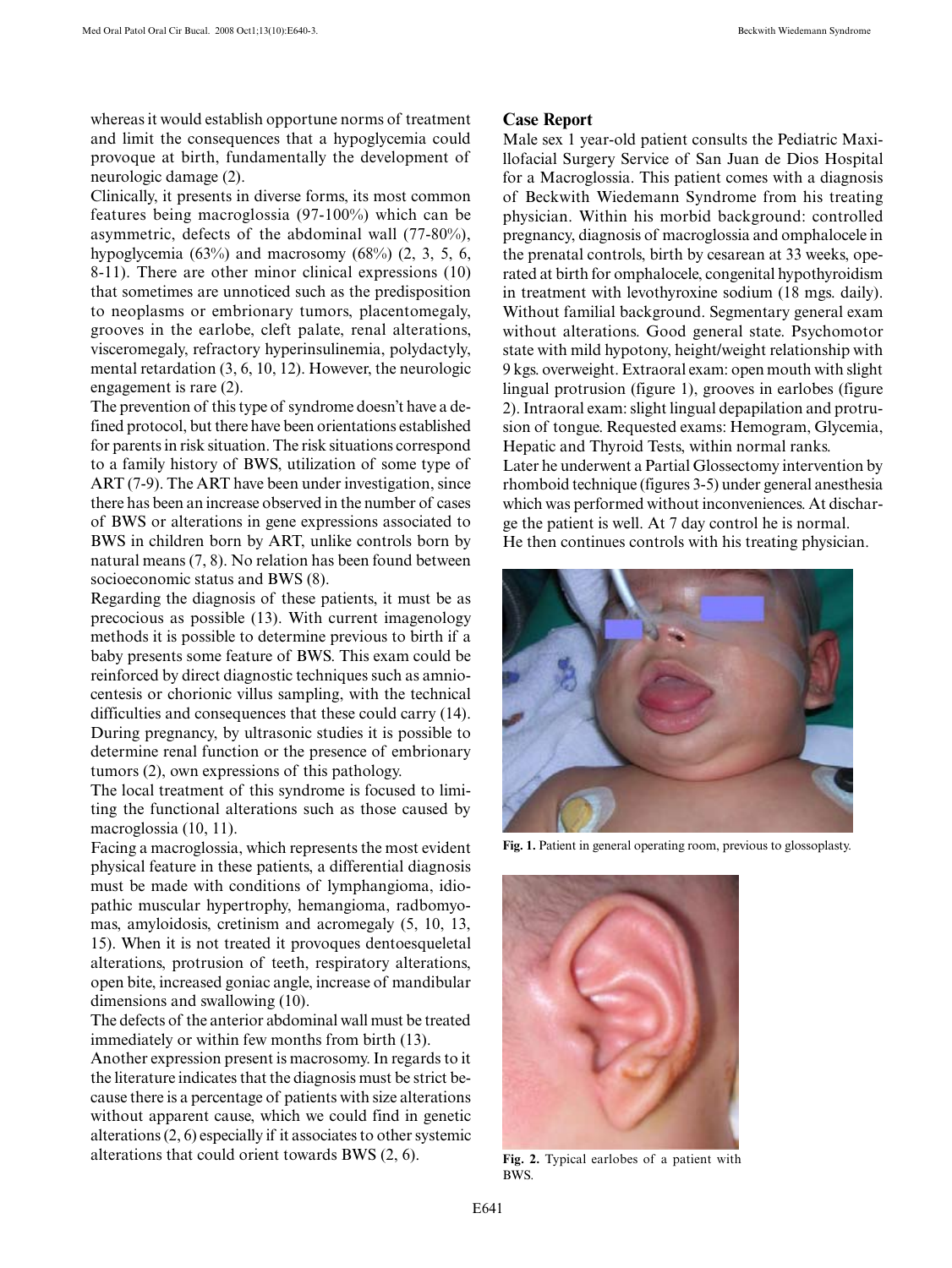

**Fig. 3.** After marking the tongue, the plasty is performed with electric scalpel.



**Fig. 4.** Immediately after the incision of the planned section, the surgical site is appreciated previous to suturing.



**Fig. 5.** After the plasty, proceeds the closure with 4-0 Vicryl. The tongue is clinically better inside the oral cavity.

# **Discussion**

Beckwith Wiedemann Syndrome (BWS) represents a genetic syndrome of low prevalence and diverse clinical expression. However, it is one of the most common overgrowth syndromes and presents macroglossia in almost all its forms (2, 5, 6). Facing a macroglossia of unknown cause or any other of the major diagnostic criteria, the clinician can suspect a BWS. The diagnosis of macroglossia is based on the morphology and protrusion; situation that carries functional, growth, psychological or feeding problems (10). In these cases macroglossia constitutes a true muscular hypertrophy, which is why glossectomy rarely relapses. Surgical glossectomy in this type of patients is recommended as soon as possible (10). This fact has been studied and some authors determined an alteration in taste perception and phonation (10) while other studies show the opposite (11).

The prenatal diagnosis, which with current technology is increasingly certain (2), represents an important tool because it allows two situations. On one hand, to prepare the parents, motivate them to have a periodic follow-up because of the increasing possibilities of developing tumors, and genetic counseling in case of the desire to have more children. The second situation is that it allows the planification of the surgical interventions necessary for the correction of defects present in the child, omphalocele/ umbilical hernia, besides establishing a norm to prevent the consequences of metabolic alterations, for instance a neonatal hypoglycemia in the nervous system.

At the Maxillofacial level it is very relevant to detect macroglossia precociously whereas its opportune treatment results in the avoidance of any type of facial growth alterations (10, 11), such as dentoesqueletal alterations, protrusion of teeth, respiratory alterations, open bite, increased goniac angle, increase in mandibular dimensions with prognatic appearance (10) and swallowing . On the other hand, from the orthodontic point of view, the macroglossia intervention becomes necessary before starting the orthodontic treatment (10, 11).

## **References**

1. Wiedemann HR. Familial malformation complex with umbilical hernia and macroglossia--a "new syndrome"?. J Genet Hum. 1964 Sep;13:223-32.

2. Reish O, Lerer I, Amiel A, Heyman E, Herman A, Dolfin T, et al. Wiedemann-Beckwith syndrome: further prenatal characterization of the condition. Am J Med Genet. 2002 Jan 22;107(3):209-13.

3. Li M. Molecular Genetics of Wiedemann Beckwith Syndrome (BWS) a case report and literature review . Am J Med Gen. 1998 Oct 2 ; 79(4) : 253-9.

4. Kang M. Inherited microdeletions that give rise to Beckwith–Wiedemann Syndrome. Clin Genet. 2005 Apr ; 67(4) : 299–300.

5. Arroyo Carrera I, Martínez-Frías ML, Egüés Jimeno J, García Martínez MJ, Eloína Cimadevilla Sánchez C, Bermejo Sánchez E. Wiedemann-Beckwith syndrome: clinical and epidemiological analysis of a consecutive series of cases in Spain. An Esp Pediatr. 1999 Feb;50(2):161-5.

6. Kant SG, Wit JM, Breuning MH. Genetic analysis of tall stature. Horm Res. 2005;64(3):149-56.

7. Halliday J, Oke K, Breheny S, Algar E, J Amor D. Beckwith-Wiede-